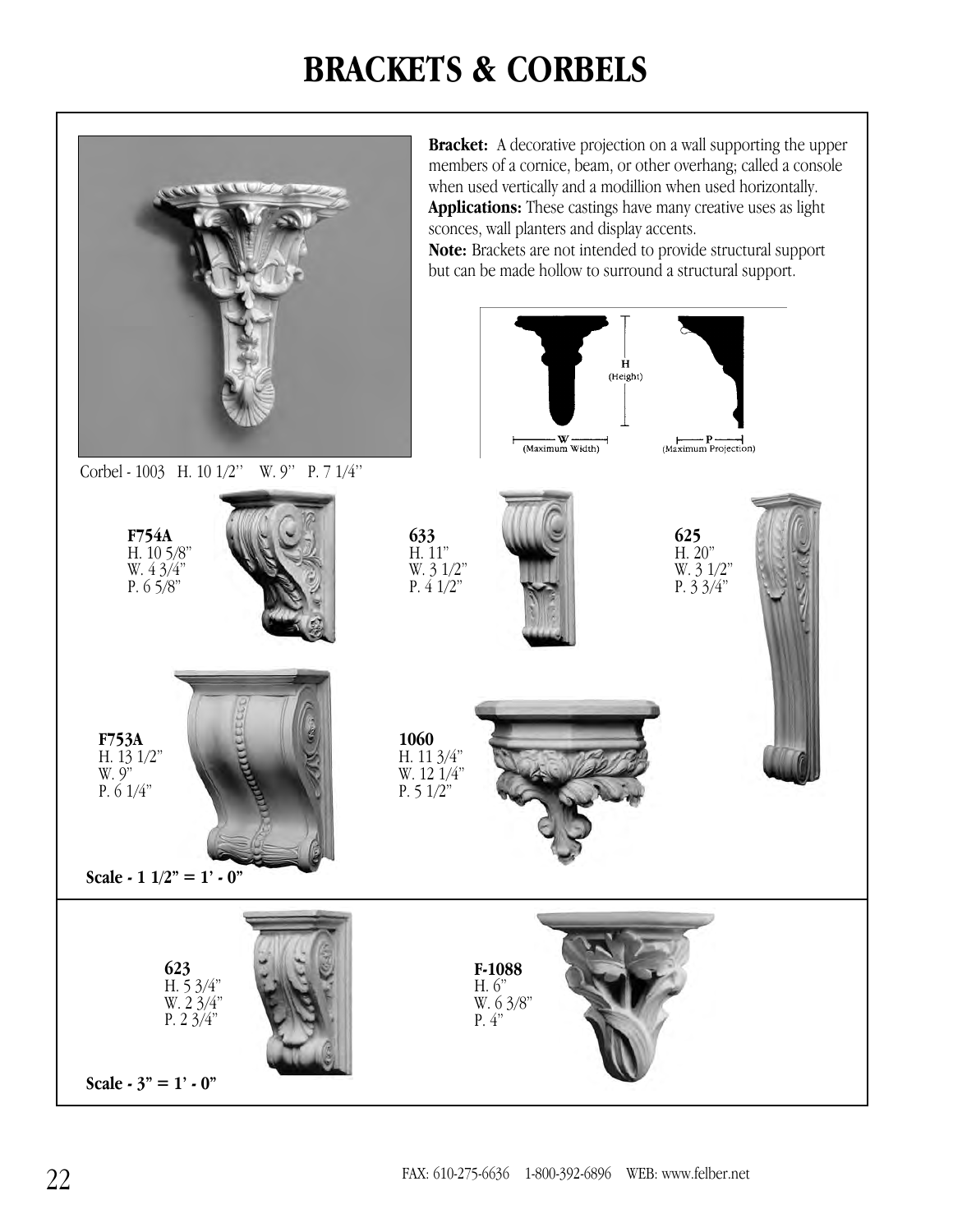## **BRACKETS**